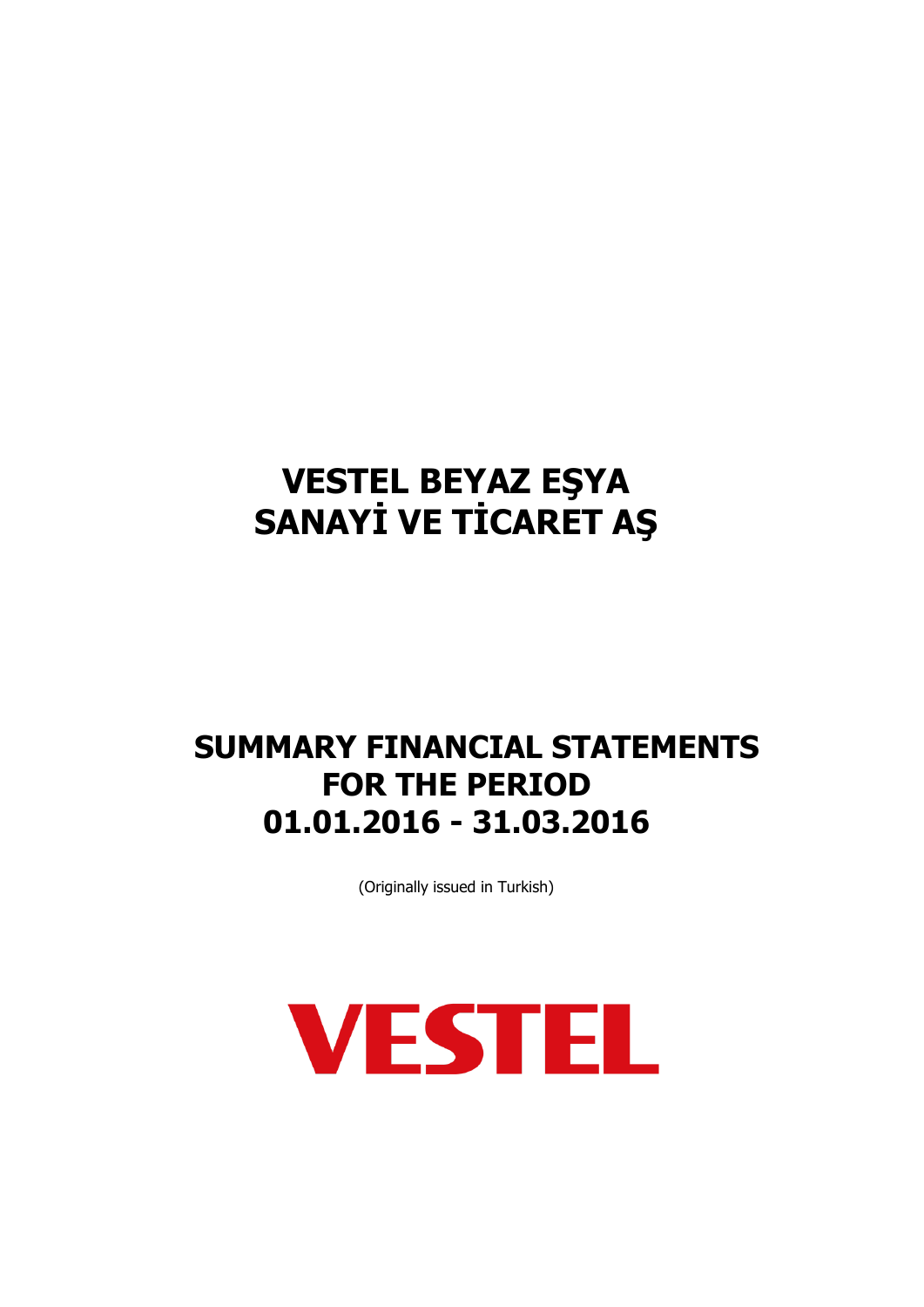SUMMARY FINANCIAL STATEMENTS FOR THE PERIOD 01.01.2016 – 31.03.2016

#### **VESTEL BEYAZ EŞYA SANAYİ VE TİCARET AŞ CONDENSED INTERIM STATEMENTS OF BALANCE SHEETS AS OF 31 MARCH 2016 AND 31 DECEMBER 2015**

(All amounts in thousand Turkish Lira unless stated otherwise)

|                                  |             |            | Audited    |
|----------------------------------|-------------|------------|------------|
| <b>ASSETS</b>                    | <b>Note</b> | 31.03.2016 | 31.12.2015 |
| <b>Current Assets</b>            |             | 1,436,560  | 1,318,015  |
| Cash and cash equivalents        | 4           | 10,648     | 88,687     |
| Derivative financial instruments | 25          | 8,698      | 21,072     |
| Trade receivables                |             | 783,461    | 824,585    |
| Related parties                  | 6           | 775,027    | 818,706    |
| Other parties                    | 7           | 8,434      | 5,879      |
| Other receivables                |             | 303,748    | 98,237     |
| Related parties                  | 6           | 177,925    |            |
| Other parties                    | 8           | 125,823    | 98,237     |
| <b>Inventories</b>               | 9           | 309,399    | 261,376    |
| Prepaid expenses                 | 10          | 10,266     | 10,306     |
| Current income tax assets        | 23          | 10,218     | 13,460     |
| Other current assets             | 17          | 122        | 292        |
| <b>Non - Current Assets</b>      |             | 412,698    | 403,285    |
| Prepaid expenses                 | 10          | 8,511      | 3,752      |
| Property, plant and equipment    | 11          | 316,689    | 314,570    |
| Intangible assets                |             | 87,350     | 84,963     |
| Other intangible assets          | 12          | 87,350     | 84,963     |
| Deferred tax asset               | 23          | 148        |            |
| <b>TOTAL ASSETS</b>              |             | 1,849,258  | 1,721,300  |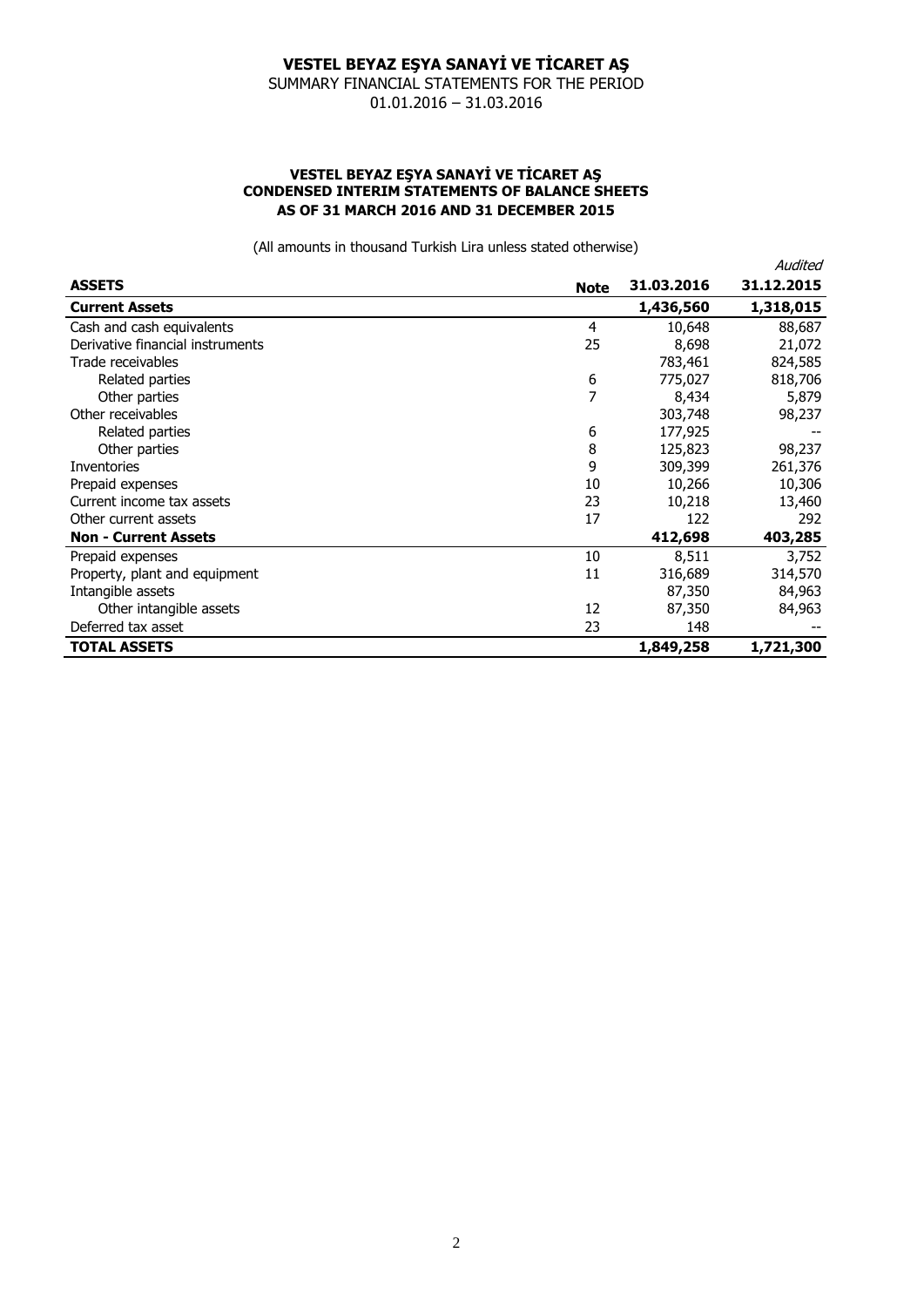SUMMARY FINANCIAL STATEMENTS FOR THE PERIOD 01.01.2016 – 31.03.2016

#### **VESTEL BEYAZ EŞYA SANAYİ VE TİCARET AŞ CONDENSED INTERIM STATEMENTS OF BALANCE SHEETS AS OF 31 MARCH 2016 AND 31 DECEMBER 2015**

(All amounts in thousand Turkish Lira unless stated otherwise)

Audited

| LIABILITIES AND SHAREHOLDERS' EQUITY                                        | <b>Note</b> | 31.03.2016 | 31.12.2015 |
|-----------------------------------------------------------------------------|-------------|------------|------------|
| <b>Current Liabilities</b>                                                  |             | 913,092    | 765,121    |
| Short term financial liabilities                                            | 5           | 170,301    | 5,973      |
| Trade payables                                                              |             | 681,670    | 730,650    |
| Related parties                                                             | 6           | 24,892     | 25,198     |
| Other parties                                                               | 7           | 656,778    | 705,452    |
| Liabilities for employee benefits                                           | 15          | 18,810     | 20,054     |
| Other liabilities                                                           |             | 22,915     |            |
| Related parties                                                             | 6           | 22,915     |            |
| Derivative financial instruments                                            | 25          | 10,745     | 616        |
| Short term provisions                                                       |             | 1,358      | 1,358      |
| Other short term provisions                                                 | 13          | 1,358      | 1,358      |
| Other current liabilities                                                   | 17          | 7,293      | 6,470      |
| <b>Non-Current Liabilities</b>                                              |             | 162,695    | 241,906    |
| Long term financial liabilities                                             | 5           | 2,573      | 54,516     |
| Other payables                                                              |             | 137,747    | 160,438    |
| Related parties                                                             | 6           | 137,747    | 160,438    |
| Long term provisions                                                        |             | 22,375     | 21,907     |
| Provision for employee benefits                                             | 15          | 22,375     | 21,907     |
| Deferred tax liability                                                      | 23          |            | 5,045      |
| <b>Shareholders' Equity</b>                                                 |             | 773,471    | 714,273    |
| Paid in capital                                                             | 18          | 190,000    | 190,000    |
| Adjustments to share capital                                                | 18          | 9,734      | 9,734      |
| Share premium                                                               | 18          | 109,031    | 109,031    |
| Other Comprehensive Income/Expense Not To Be Reclassified To Profit or Loss |             | (3,899)    | (3,686)    |
| Revaluation gain/loss                                                       |             | (3,899)    | (3,686)    |
| Other comprehensive income/expense to be reclassified to profit or loss     |             | 1,725      | 7,629      |
| Cash flow hedges                                                            |             | 1,725      | 7,629      |
| Restricted reserves                                                         | 18          | 57,354     | 57,354     |
| Retained earnings                                                           | 18          | 344,211    | 180,316    |
| Net income for the period                                                   |             | 65,315     | 163,895    |
| TOTAL LIABILITIES AND EQUITY                                                |             | 1,849,258  | 1,721,300  |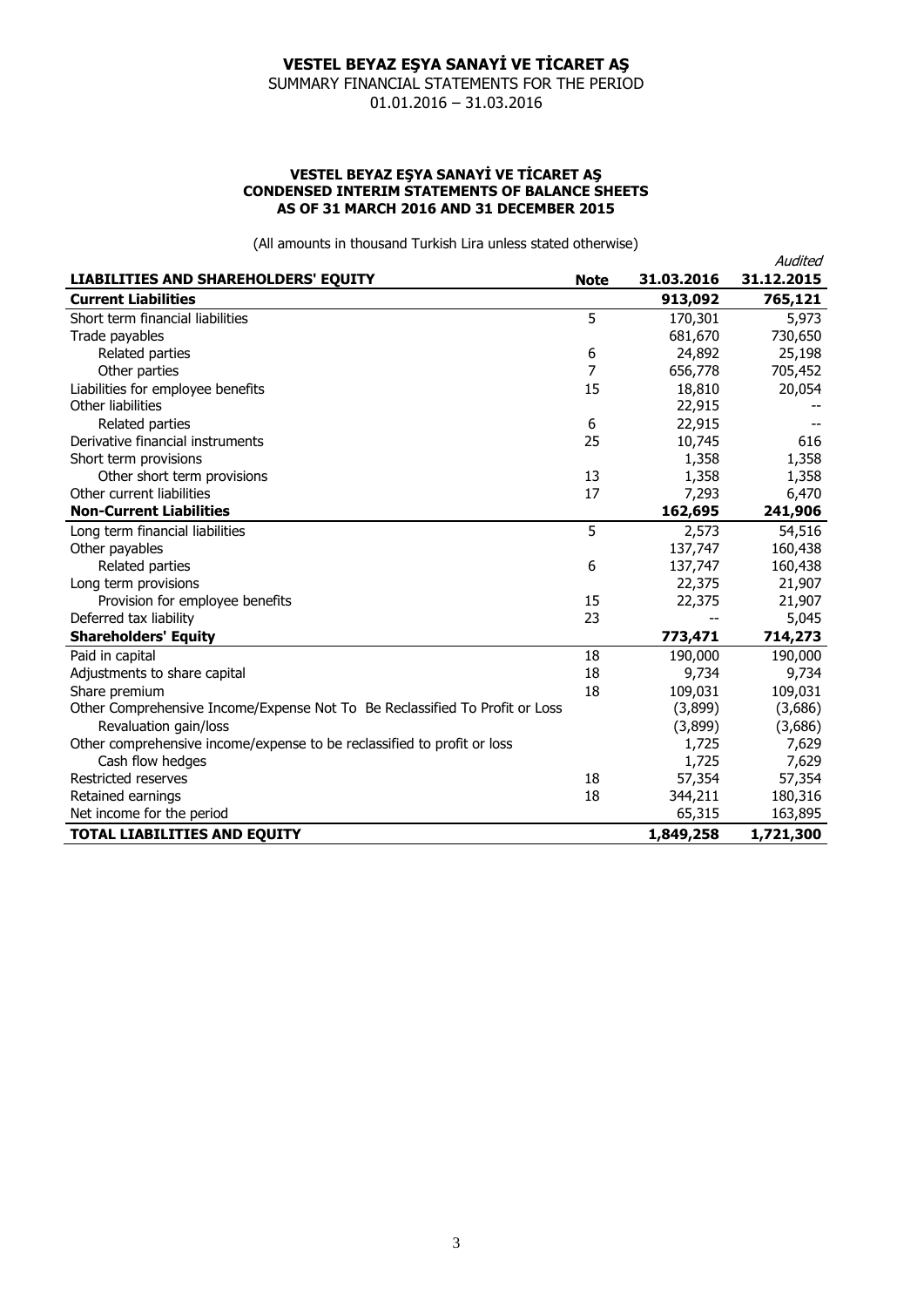SUMMARY FINANCIAL STATEMENTS FOR THE PERIOD 01.01.2016 – 31.03.2016

#### **VESTEL BEYAZ EŞYA SANAYİ VE TİCARET AŞ CONDENSED INTERIM STATEMENTS OF INCOME FOR THE THREE MONTH PERIOD ENDED 31 MARCH 2016 AND 31 MARCH 2015**

(All amounts in thousand Turkish Lira unless stated otherwise)

|                                                        |             | $01.01 -$  | $01.01 -$  |
|--------------------------------------------------------|-------------|------------|------------|
|                                                        | <b>Note</b> | 31.03.2016 | 31.03.2015 |
| Revenue                                                | 19          | 617,015    | 477,355    |
| Cost of sales                                          | 19          | (532, 215) | (416, 746) |
| <b>Gross Profit</b>                                    |             | 84,800     | 60,609     |
| Marketing, selling and distribution expenses           | 20          | (10, 351)  | (8,667)    |
| General Administrative expenses                        | 20          | (11, 372)  | (8, 783)   |
| Research and development expenses                      | 20          | (6, 284)   | (6,094)    |
| Other operating income                                 | 21          | 31,753     | 23,661     |
| Other operating expense                                | 21          | (18, 382)  | (47,081)   |
| <b>Operating Profit / Loss</b>                         |             | 70,164     | 13,645     |
| Financial income                                       | 22          | 31,392     | 41,846     |
| Financial expense                                      | 22          | (35, 611)  | (56, 404)  |
| <b>Profit Before Tax</b>                               |             | 65,945     | (913)      |
| Current tax expense                                    | 23          | (4,294)    | (580)      |
| Deferred tax benefit                                   | 23          | 3,664      | 2,094      |
| <b>Net Income for the Period</b>                       |             | 65,315     | 601        |
| Earnings per 100 shares with a TL 1 of face value (TL) | 24          | 0.34       | 0.00       |